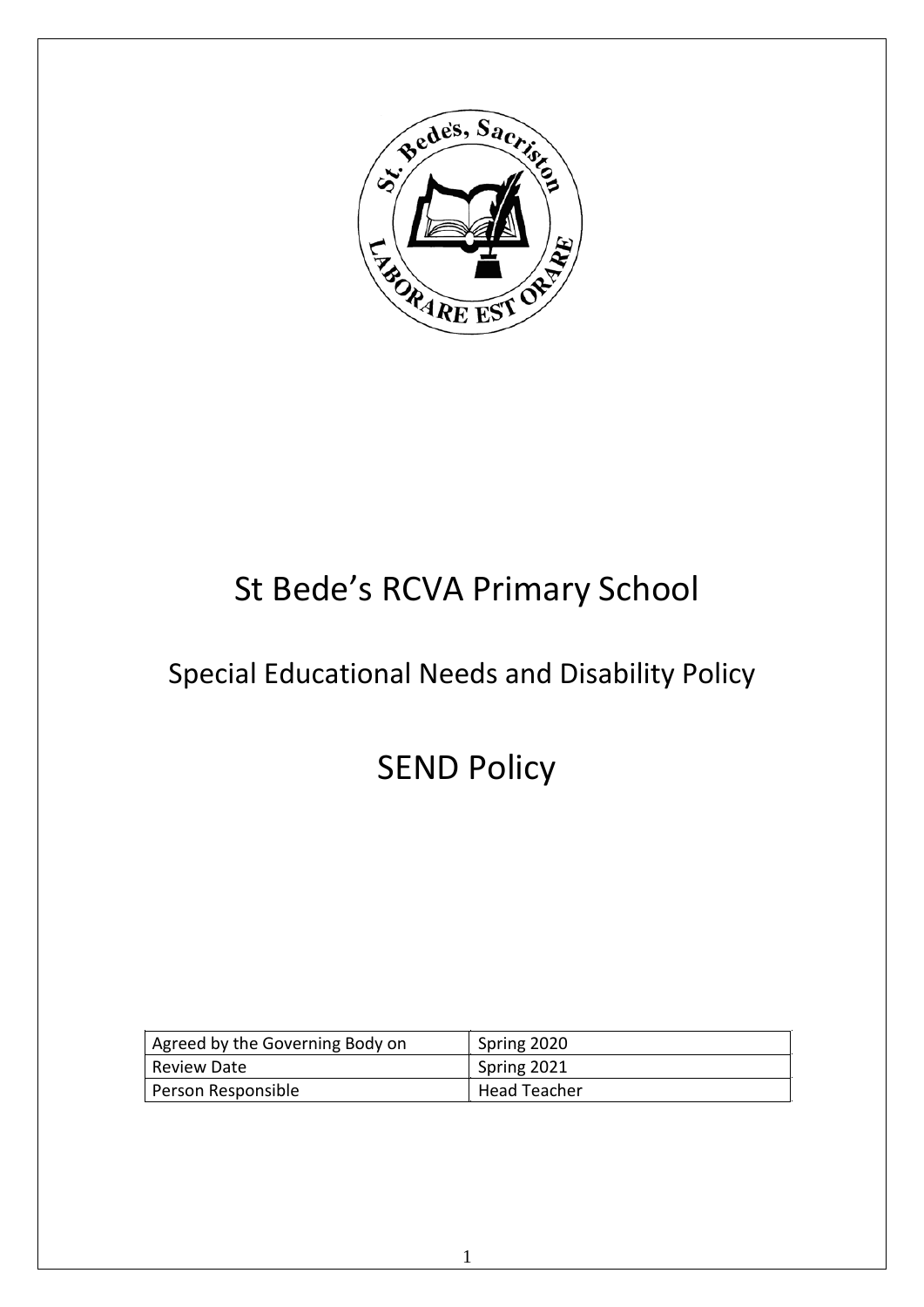## **SPECIAL EDUCATIONAL NEEDS AND DISABILITY POLICY**

**This policy should be read in conjunction with The Code of Practice, The SEND Information Report and the following:** 

- **Equality Objectives;**
- **Accessibility Plan;**
- **Assessment for Learning;**
- **Anti-Bullying Policy;**
- **Medical Needs Policy**

## **1. DEFINITIONS**

# **Definition of Special Educational Needs and Disability (SEND):**

For the purposes of this policy we have used the term Special Educational Needs as defined by the Special Educational Needs and Disability Code of Practice: 0-25 implemented in September 2014.

A child or young person has SEND if they have a learning difficulty or disability which calls for special educational provision to be made for him or her. *(Code of Practice D.F.E. 2014)* 

A child of compulsory school age has a learning difficulty or disability if he or she:

- a) has a significantly greater difficulty in learning than the majority of pupils of the same age; or
- b) has a disability which prevents or hinders him or her from making use of facilities of a kind generally provided for others of the same age in mainstream schools.

Special educational provision which meets the needs of children and young people with SEND includes:

• High quality teaching that is differentiated and personalized to meet the individual needs of the majority of children and young people. Some children and young people need educational provision that is additional to or different from this. This is special provision under Section 21 of the Children and Families Act 2014.

## **2. RATIONALE**

 St Bede's RCVA Primary School is an inclusive school, catering for a wide range of SEND, including pupils with:

- Communication and interaction needs.
- Cognition and learning needs
- Social, emotional and mental health difficulties
- Sensory or physical needs

Our school welcomes all children and values them as individuals, treating them equally and with respect. We believe that all children have the right to have their own particular needs recognised and addressed in order to achieve success. We believe that all teachers are teachers of children with SEND and it is therefore a whole school responsibility to ensure that these children's needs are addressed. Through staff working together as a team, and in partnership with pupils and their parents, we strive to ensure that the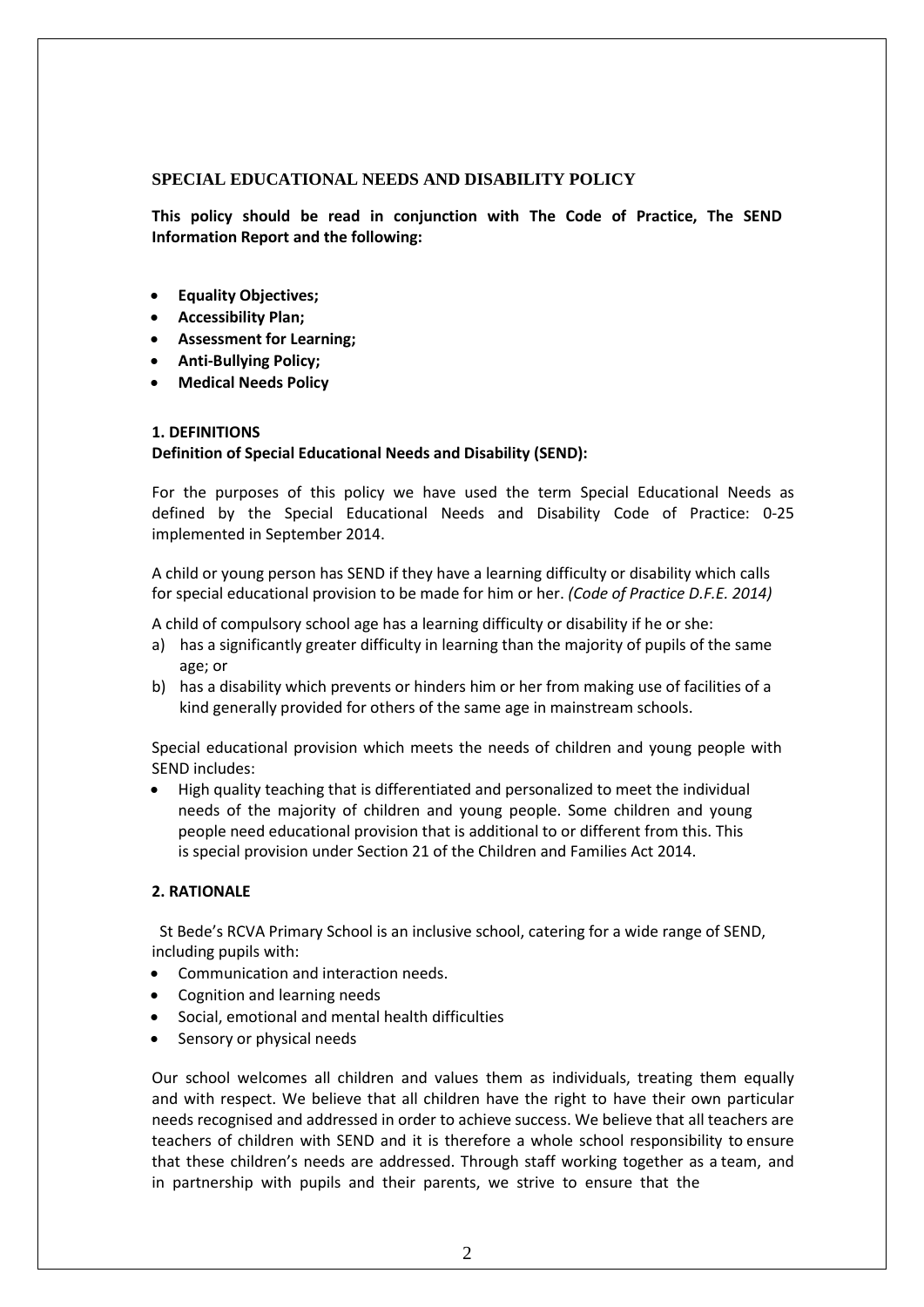following aims are met. We place a great deal of value on the role of the parent/carer. We understand that it can be difficult in some cases for parents to deal with the fact that their child has additional needs and we are particularly sensitive in the early stages when a child is first identified. We aim to reassure parents/carers and clarify issues/information for them throughout the SEND process. We recognise that parents hold key information and have knowledge and experience to contribute to the shared view of their child's needs and the best ways of supporting them. All parents of pupils with Special Educational Needs will be treated as partners and supported to play an active and valued role in their pupil's education. We will always keep parents/carers well informed about their child's special needs and invite them to all review meetings.

#### **Aims**

- To follow the guidelines set out in the SEND Code of Practice;
- To ensure that all pupils have equal access to a broad, balanced curriculum, which is differentiated to meet individual needs and abilities;
- To identify children with SEND as early as possible and plan a program of support and Intervention to address their needs;
- To regularly track the progress of children with SEND through school tracking systems, review meetings, lesson observations and provision maps and support plans;
- To provide good quality and regular training for staff in relevant areas of SEND;
- To evaluate the impact of staff training and provision/intervention programs;
- To develop good relationships with parents/carers to ensure pupils with SEND are supported well both at home and at school;
- To ensure that all staff working with SEND children are clear about their roles;
- To ensure that the SEND budget is used appropriately to fund high quality resources for children with Special Educational Needs.
- To work effectively with a range of other external agencies;
- To make good links with other mainstream primary schools, secondary schools, and special schools.

#### **3. ROLES AND RESPONSIBILITIES**

Provision for pupils with special educational needs is a matter for the school as a whole.

#### **Governing Body**

The governing body will have the following responsibilities. They will appoint a governor with specific responsibility for SEND who will

- have regard to the SEND Code of Practice and should oversee the implementation of the reform and provide strategic support to the head teacher
- publish information on the school's website about the implementation of the governing body's or the proprietor's policy for pupils with SEND.
- ensure that there is a qualified teacher designated as SENDCO.
- cooperate generally with the local authority including in developing the local offer and when the school is being named in an EHC plan.
- ensure that arrangements are in place in schools to support pupils at school with medical conditions.
- publish information about the arrangements for the admission of disabled children, the steps taken to prevent disabled children being treated less favourably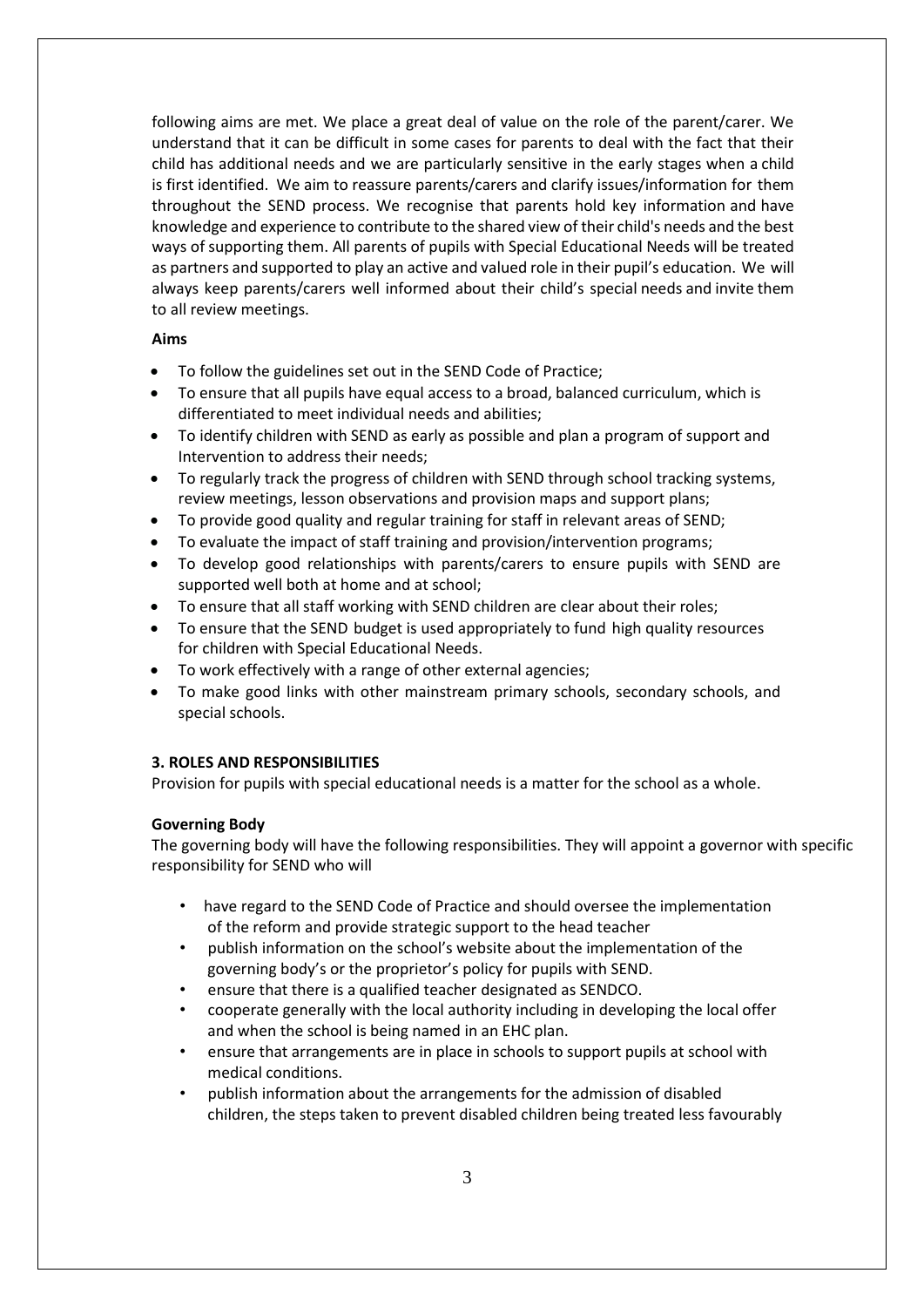than others, the facilities provided to assist access of disabled children, and their accessibility plans.

• ensure that all governors are aware of the school's SEND provision including the deployment of funding, equipment and personnel.

#### **The Head teacher**

The head teacher will have the following responsibilities. They will:

- take overall responsibility for implementing the code of practice.
- ensure that the SENDCO has adequate time to carry out duties and is able to influence strategic decisions about SEND.
- ensure the wider school community understands the implications of SEND provision for whole school improvement (from governors to classroom teachers and teaching assistants).
- put in place arrangements to ensure parents are regularly engaged in discussions about the progress of their child (at least three times a year).
- ensure a process is in place for involving parents and young people in reviewing provision and planning for those currently on school action/plus and any newly identified pupils with SEND.
- report to the governing body how resources are deployed to meet provision.

#### **The Special Educational Needs Co-ordinator (SENDCO)**

The role of the SENDCO includes:

- oversee day-to-day operation of school's SEND policy;
- coordinating provision for children with SEND;
- liaise with designated teacher where a Looked after Child has SEND;
- overseeing SEND support plans and ensuring teachers and support staff work
- closely with parents/ carers to follow a graduated approach to SEND Support;
- advise on use of delegated budget/ other resources;
- liaise with parents of children with SEND;
- maintain links with other education settings and outside agencies;
- liaise with potential next providers of education;
- work with head and governors on Equality Act; and
- ensure that SEND records are up to date.
- contribute to the in service training of staff

## **Class Teachers**

Class teachers have the following responsibility to:

• provide 'Quality First Teaching' and a graduated approach of assess, plan, do, review.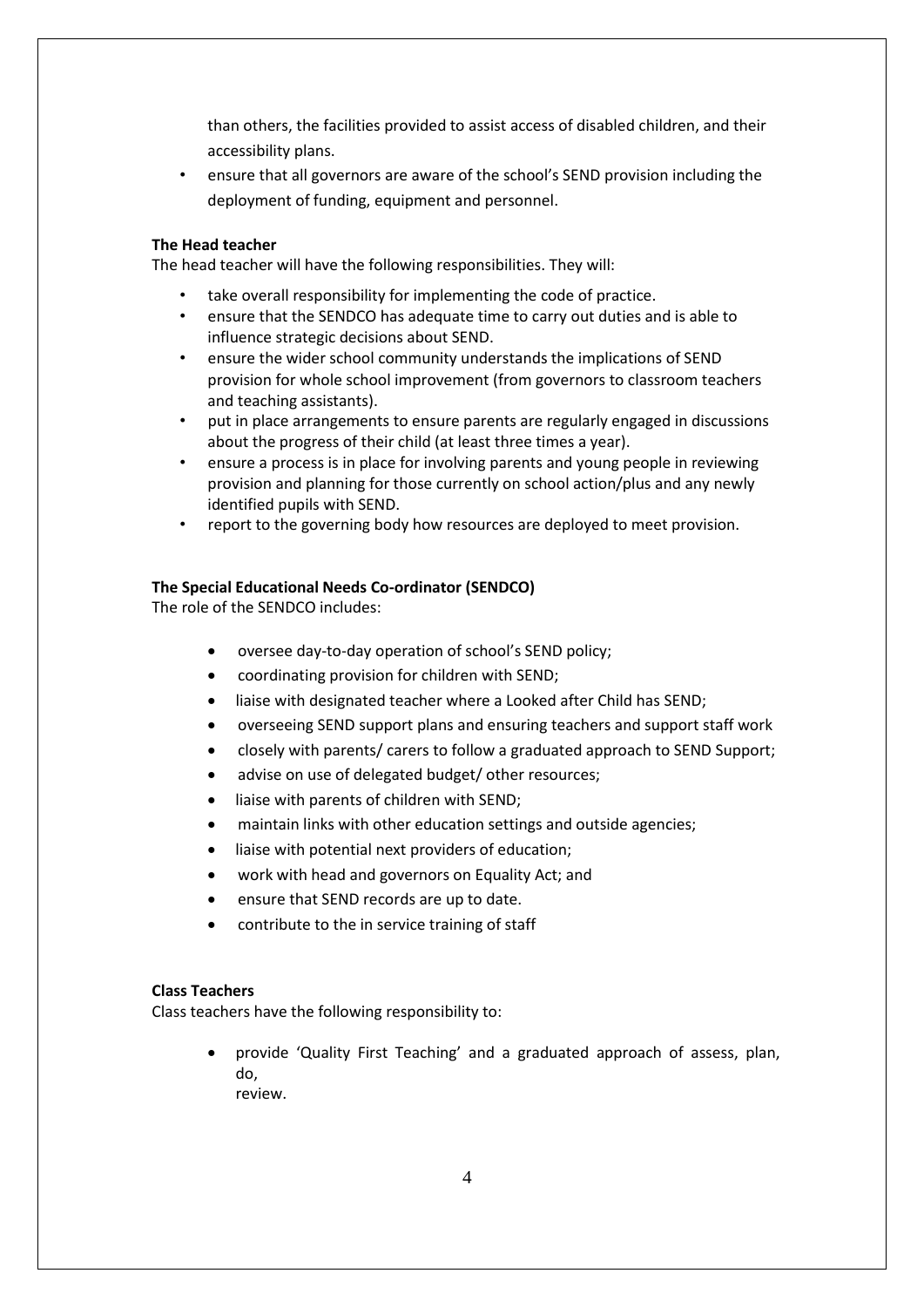- focus on outcomes for the child: Be clear about the outcome wanted from any SEND support.
- be responsible for meeting special educational needs: Use the SENDCO strategically to support the quality of teaching, evaluate the quality of support and contribute to school improvement.
- have high aspirations for every pupil: Set clear progress targets for pupils and be clear about how the full range of resources are going to help reach them.
- work in partnership with pupils and parents/carers in planning and reviewing progress, seek their views and provide regular updates on progress.

## **SEND Support Staff**

Class teachers work with SEND support staff to plan effective provision for pupils with SEND. Effective liaison between support staff and class teachers is essential to ensure planned activities are linked to targets set out in support plans.

- LSA/TAs are part of the whole school approach to SEND working in partnership with the class teacher and the SENDCO to deliver pupil progress and to narrow gaps in performance.
- The support they give should be focused on the achievement of specific outcomes within the graduated approach to SEND support agreed with parents in the context of high quality teaching overall.
- LSA/TAs can be part of a package of support for the individual child but should never be a substitute for the teacher's involvement with that child.

# **3. Identification of SEND**

Through their discussions, observations, assessments and data analysis the SENDCOs, class teachers, key workers and support staff will identify any children who appear to have SEND. Children with SEND may also be identified by outside agencies and organisations. Parents and carers may also inform the SENDCOs or teaching staff of any concerns and possible Special Educational Needs. When a child is identified as having SEND they will be placed on the SEND register as SEND Support.

## **SEND Support**

When a class teacher or the SENDCOs identify a child with Special Educational Needs, the class teacher will provide interventions through 'Quality First Teaching' that are additional to those provided as part of the school's usual differentiated curriculum. The triggers for SEND support are that, despite receiving quality first teaching the child:

- continues to make little or no progress in specific areas over a long period;
- continues working at National Curriculum levels substantially below that expected • of children of a similar age;
- continues to have difficulty in developing literacy and mathematics skills;
- has emotional difficulties which substantially and regularly interfere with the child's own learning or that of the class group.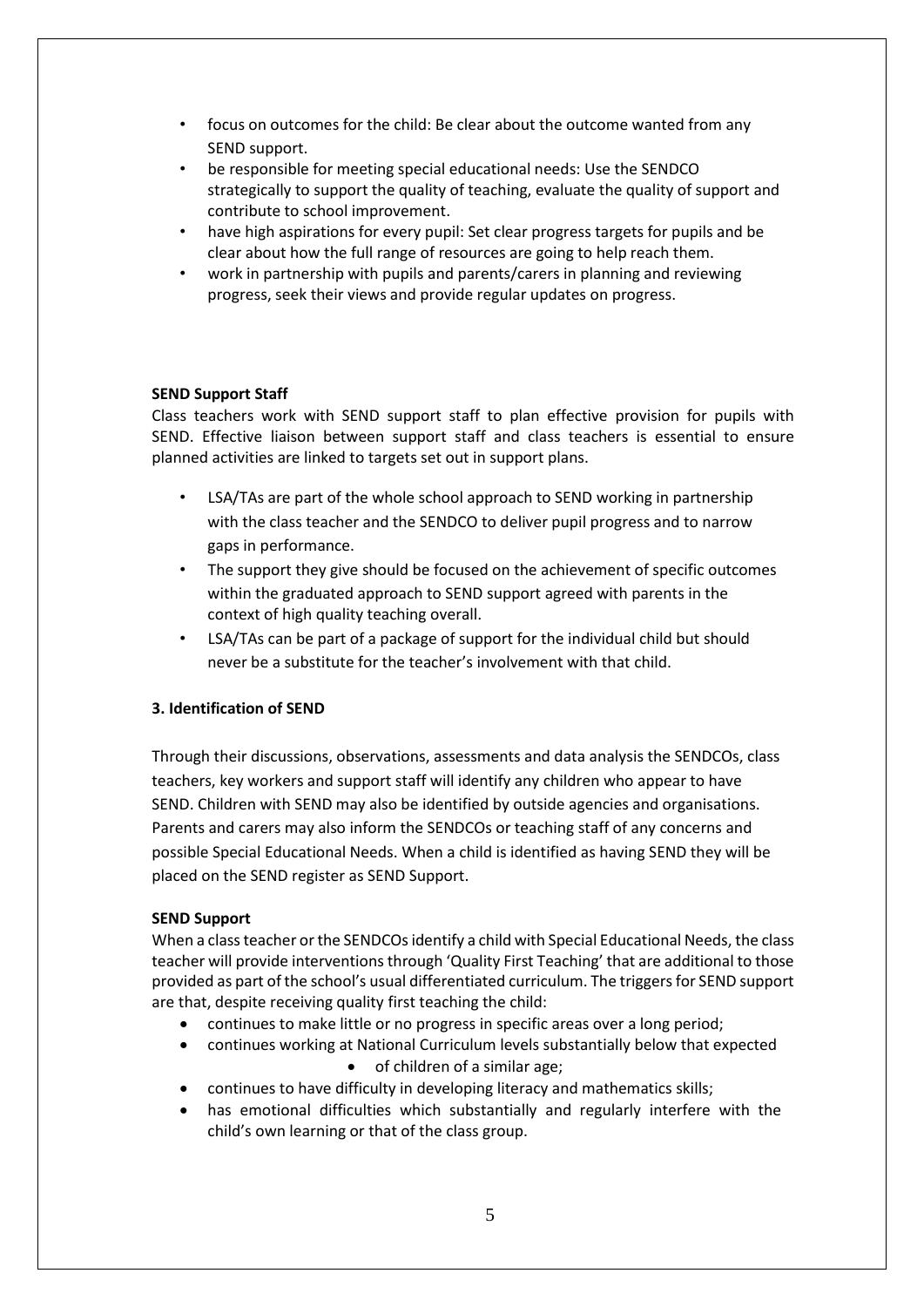- has sensory or physical needs, and requires additional specialist equipment or regular advice or visits by a specialist service;
- has ongoing communication or interaction difficulties that impede the development of social relationships and cause substantial barriers to learning.

If necessary the SENDCO, in partnership with parents and the child, may refer to outside agencies such as Educational Psychology or Specialist Support Teams for additional support.

# **Referral for Education, Health and Care Assessment**

Where, despite the school having taken relevant and purposeful action to identify, assess and meet the SEND of a child, or the child has not made expected progress the school or parents should consider requesting an Education, Health and Care Assessment. To inform this decision the local authority will expect to see evidence of action taken by the school. These include:

- Records of regular interventions, strategies, reviews and their outcomes;
- The pupil's health including the child's medical history where relevant;
- Early Learning Goals and National Curriculum levels of attainment in literacy and mathematics;
- Educational and other assessments, for example from an advisory specialist support teacher or an educational psychologist;
- Views of the parents and of the child;
- Involvement of other professionals such as health, social services or education welfare service.
- Costed provision maps

Parents or school are the only partner who can request an Education, Health and Care Assessment.

## **Education, Health and Care Plan (EHCP)**

An EHCP includes the following and will be reviewed annually:

- The pupil's name, address and date of birth;
- Details of all of the pupil's special needs, including health needs;
- Identification of the special educational provision necessary to meet the pupil's Special Educational Needs;
- Short term targets for the child to work towards;
- Identification of the type and name of the school where the provision is to be made;
- Relevant non-educational needs of the child;
- Information on non-educational provision;
- Reports and views of any other specialist involvement.

All children with EHCP will have short-term targets set for them that have been established after consultation with parents, and the child. An EHCP will be reviewed annually and will last until the child is 25, or all targets are met.

## **4. RECORDING SEND**

Records are kept on all children with SEND, detailing steps taken to support them. Record files are kept by the SENDCO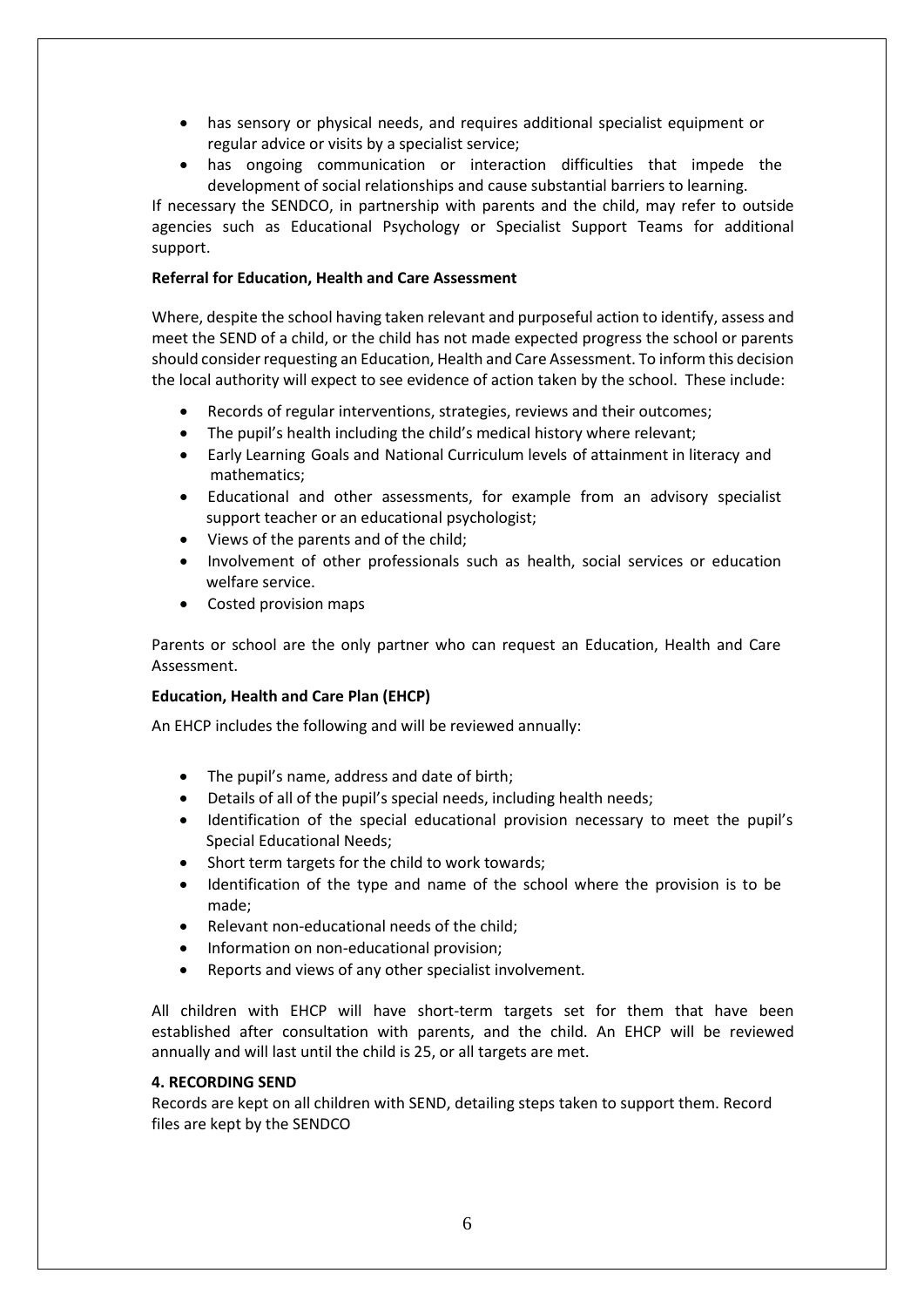### **SEND Register**

This is a file kept by the SENDCO. It indicates which children have SEND and what stage they are at. The SENDCO maintains the Register as a working document. The Register will state the following:

- Child's name; Date of Birth; Details of SEND;
- Involvement of outside agencies;

## **Medical Register**

The head teacher maintains a copy of the Medical Register as the responsible person. Copies will be kept in the school office, easily accessible by first aiders and are available in other areas throughout school. The Medical Register may be amended throughout the year by the class teacher following consultation with their team leader. The SENDCOs will become involved should a child's medical attention present a barrier to their learning.

**Pupil Files** are kept up to date by the SENDCO.

**Class Teachers** will keep copies of support plans for reference and amending in their short term planning files

**Transfer of Information** will be the responsibility of the SENDCO

#### **5. ANNUAL REVIEWS**

It is a statutory requirement for children with an EHCP to have an Annual Review. At St Bede's RCVA Primary School we hold annual reviews for children with an EHCP and termly reviews for those on SEND support. Parents/carers and other agencies, where appropriate, are invited to these. Some reviews are part of the Parent/Teacher evenings in the Autumn and Summer Terms. During these reviews, feedback is given about a child's progress and new targets are agreed where necessary.

## **6. STAFF TRAINING**

The school makes an annual audit of training needs for all staff, taking into account school priorities as well as personal and professional development. The school is allocated funding from the Standards Fund each year which it may use to meet identified needs. Particular support will be given to Newly Qualified Teachers and other new members of staff.

## **7. POLICY EVALUATION**

The implementation of this policy will be monitored by the head teacher and SENDCO. It will be reviewed annually.

When reviewing the success of this policy we will take into account:

- Progress of SEND children compared to non- SEND
- Standards reached by pupils with SEND;
- The percentage of parents attending review meetings, including Annual Reviews; The number of complaints received regarding SEND provision.

Through regular classroom observation we will also take into account: